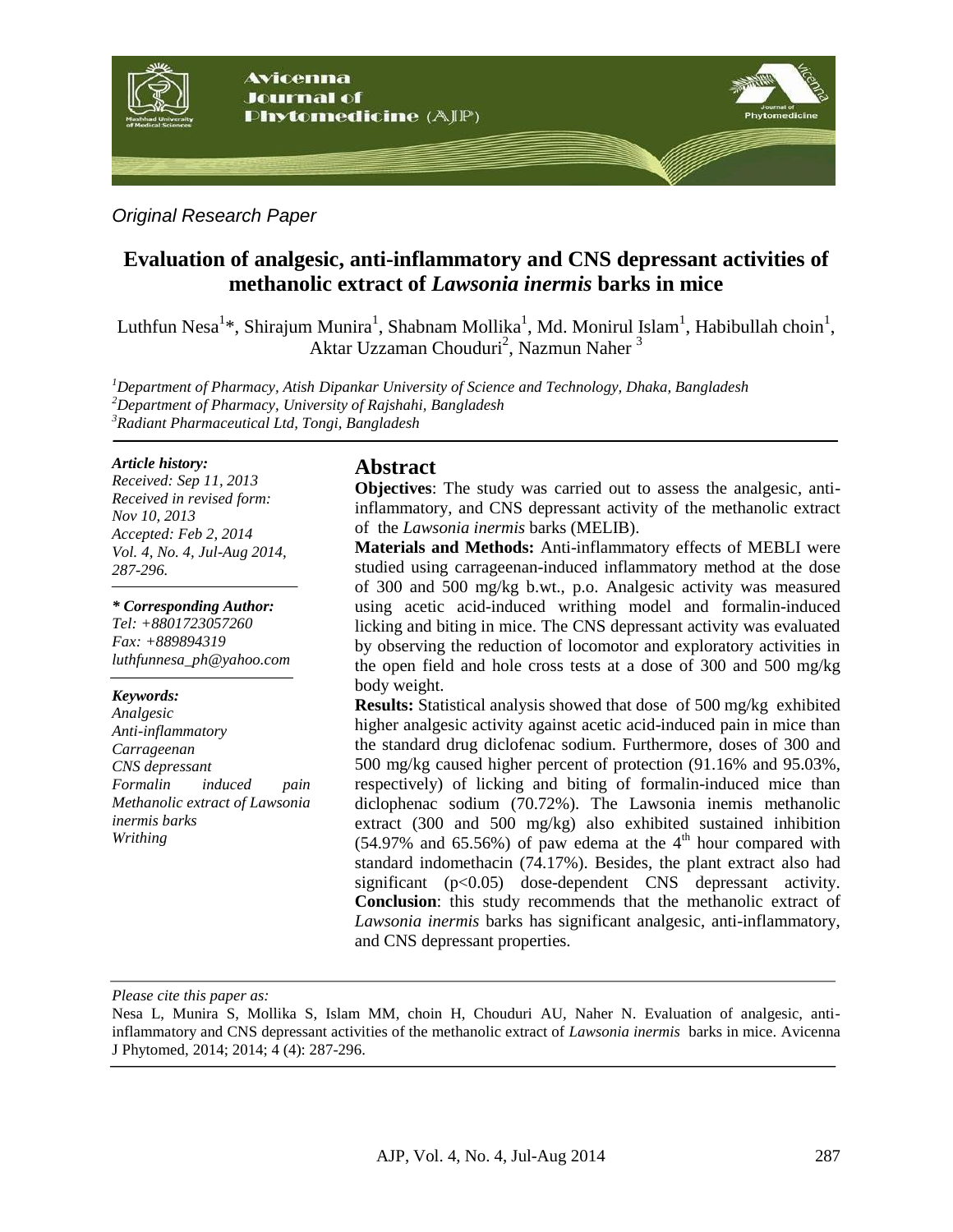# **Introduction**

From the beginning of civilization, medicinal plants are part and parcel of human society to struggle diseases (Bandyopadhyay et al., 2002). There exist a plethora of knowledge, information, and welfares of herbal drugs in our earliest literature of Ayurvedic (Traditional Indian Medicine), Siddha, Unani, and Chinese medicine. The World Health Organization, 2003, reported that about 80% of the population of developing countries being incapable to afford pharmaceutical drugs rely on traditional medicines, mainly plant-based, to withstand their primary health care needs (Goyal et al., 2008). Herbal medicines are in great demand in the developed as well as developing countries for primary health care because of their wide biological and medicinal activities, higher safety margins, and lesser costs (Cragg et al., 1997; Padma, 2005). *Lawsonia inermis* Linn. (Family Lythraceae) is used all over the world and abundantly available in tropical and subtropical areas. Ancient history of India expresses its diverse uses and also shows appreciable role in Ayurvedic or natural herbal medicines (Lavhate and Mishra 2007).

*Lawsonia innermis* Linn (*L. inermis*) commonly known as henna/mehandi, have carbohydrates, proteins, flavonoids, tannins, as well as phenolic compounds, alkaloids, terpenoids, quinones, coumarins, xanthones, and fatty acids. This plant has been used for the treatment of epilepsy and jaundice, for dyeing gray hair, and for malignant ulcers (Dev, 2006). According to Ayurvedic Pharmacopoeia of India, the leaves are used in dysuria, bleeding disorder, and prurigo (Khare, 2007). Moreover, the leaves have a bitter bad taste with vulnerary and diuretic effects which are useful in the treatment of headache, hemicranias, lumbago, bronchitis, boils, ophthalmia, syphilitics, sores, amenorrhea, scabies, and diseases of the

spleen and favor the growth of the hair (Kirkland and Marzin, 2003). Besides, the leaves are emetic and expectorant. The seeds are astringent to the bowels and antipyretic. The seeds are also a tonic for the brain. The flowers are funerary and an infusion cures headache. The bark is given in jaundice and enlargement of the spleen, also in calculus affection and as an alternative in leprosy and obstinate skin disease. In decoction form it is applied to burns and scalds (Devendra et al., 1977). Henna has antibacterial, antiviral, antimycotic, and antiparasitic activities (Dinesh and Subhasree 2009).

Methanolic extract of henna at 0.25 and 3 (V/V) inhibits the growth of Malassezia (Fariba, 2010). The Lawsonia bark extract was found to possess fungistatic nature at its maximum inhibitory dilution of 1:30 (W/V) against both the test pathogens but became fungicidal at 1:10 (W/V). The extract showed a broad fungitoxic spectrum when tested against 13 ringworm fungi [\(Singh a](http://www.ncbi.nlm.nih.gov/pubmed?term=Singh%20VK%5BAuthor%5D&cauthor=true&cauthor_uid=2613539)nd [Pandey 1](http://www.ncbi.nlm.nih.gov/pubmed?term=Pandey%20DK%5BAuthor%5D&cauthor=true&cauthor_uid=2613539)989). The methanol extract of henna leaves at 1 mg/ml concentration displayed immune-stimulant action as indicated by promotion of T-lymphocyte proliferative responses (Makhija et al., 2011). The methanolic extract of henna reduced both hyperglycemia and inflammation significantly (Hasan et al., 2013). Additionally, the seeds had CNS depressant and anticonvulsant property acting via glycin receptor and the leaves showed a significant antioxidant property (Philip et al., 2011). According to the above-mentioned studies we aimed to determine the analgesic, antiinflammatory, and CNS depressant effect of *Lawsonia inermis* barks methanolic extracts.

# **Material and Methods Plant material**

In the present investigation, the fresh barks of *Lawsonia inermis* were collected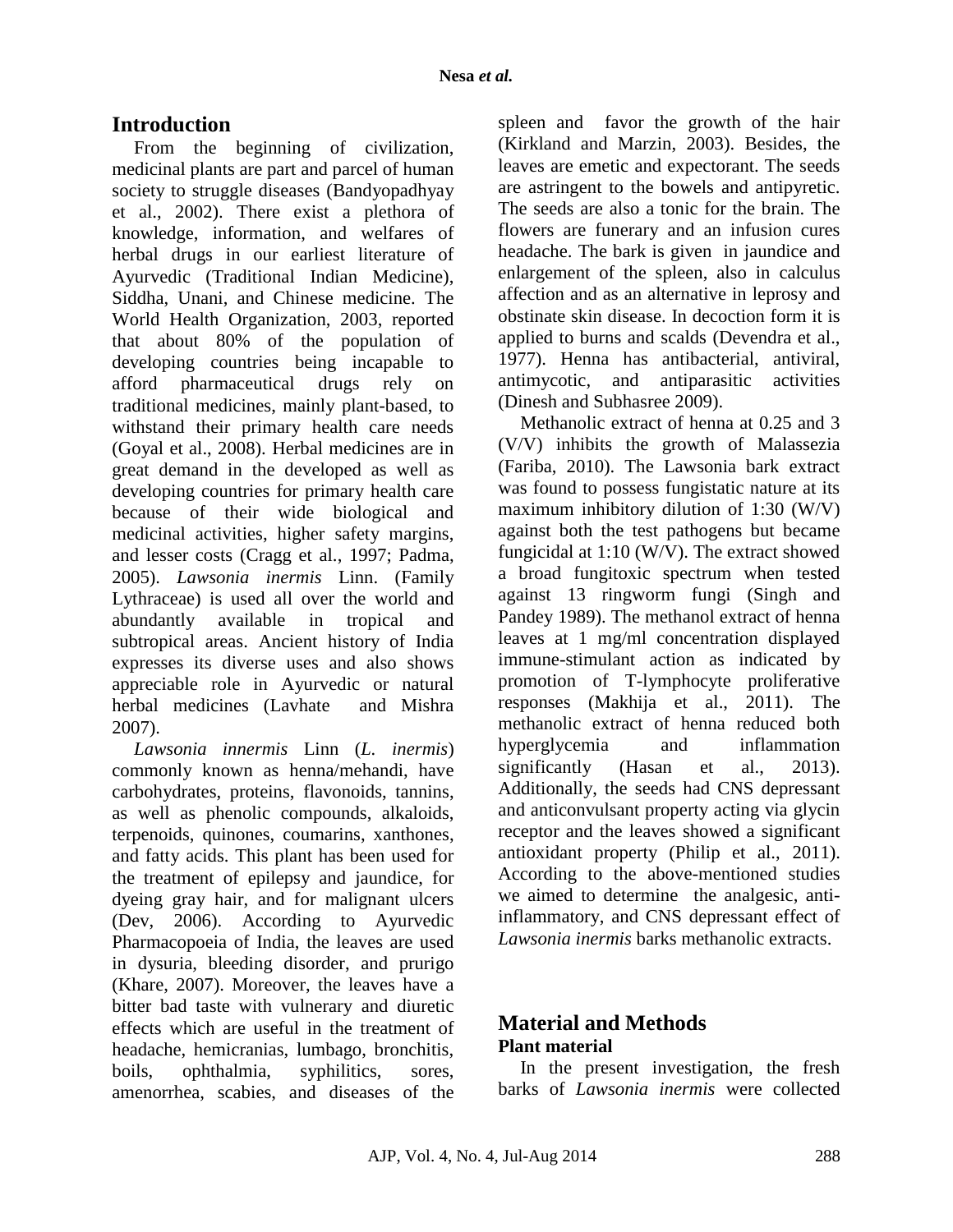from the area of Rajshahi, Bangladesh and were identified by the experts of Bangladesh National Herbarium, Dhaka, with voucher specimen number 38586. The collected plant parts were dried for one week and pulverized into a coarse powder with the help of a suitable grinder. The powder was stored in an airtight container and kept in a cool, dark and dry place until analysis.

## **Preparation of extracts**

About 150 g of powdered material was taken in a clean, flat bottomed glass container and soaked in 200 ml of 85% methanol. The container with its contents was sealed and kept for a period of 7 days accompanying occasional shaking and stirring. The whole mixture then underwent a coarse filtration by a piece of clean, white cotton material. Then, it was filtered through Whatman filter paper (Bibby RE200, SterilinLtd., UK). The obtained filtrate (methanol extract) was evaporated using a rotary evaporator. It rendered a gummy concentrate of reddish black color. The gummy concentrate was designated as a crude extract of methanol. The extract was transferred to a closed container for further use and protection.

### **Animals**

The sixteen number of mice weighed between 20-25 g were used for each method. They were divided in to four groups, each cotainig four mice.The animals were obtained from the International Centre for Diarrheal Disease Research, Bangladesh (ICDDRB). All animals were kept under ambient temperature with 12 h light followed by a 12 h dark cycle. The animals were acclimatized for one week prior to actual experiments. The study was conducted following approval by the Institutional Animal Ethical Committee of University of Development Alternative, Dhaka, Bangladesh.

### **Chemicals**

Diclofenac Sodium, Ibuprofen, and diazepam were obtained from Square Pharmaceuticals Ltd., Bangladesh and acetic acid was collected from Merck, Germany. Normal saline water (0.9%) NaCl was brought from Beximco Infusion Ltd. Bangladesh. BDH Chemicals Ltd provided Tween 80. Formalin, castor oil, carrageenan, and all other chemicals were of analytical grade.

# **Phytochemical Screening of the Extract**

The extract of *Lawsonia inermis* was subjected to qualitative analysis for the various phytoconstituents such as alkaloids, carbohydrates, glycosides, phytosterols, saponins, tannins, proteins, and flavonoids (Khandelwal KR, (2006). Data is provided in Table 1.

# **Analgesic activity**

### *Acetic acid-induced writhing method*

The analgesic activity of the samples was studied using acetic acid-induced writhing model in rats (Winter et al., 1962). Test samples (300 and 500 mg/kg body weight), vehicle (1% Tween 80 in water), and diclofenac sodium (10 mg/kg) were administered orally 30 min before intraperitoneal administration of 0.7% acetic acid. Then, the mice were observed for specific contraction of the body, writhing, for the next 20 min [\(Achinta](http://informahealthcare.com/action/doSearch?action=runSearch&type=advanced&result=true&prevSearch=%2Bauthorsfield%3A%28Saha%2C+Achinta%29) et al., 2007). Complete writhing was not always accomplished by the animal, because sometimes they started to give writhing but they did not complete it. This incomplete writhing was considered as half writhing. Accordingly, two half-writhings were taken as one full writhing. The number of writhes in each treated group was compared with that of a control group while diclofenac sodium (10 mg/kg) was used as a reference substance (positive control).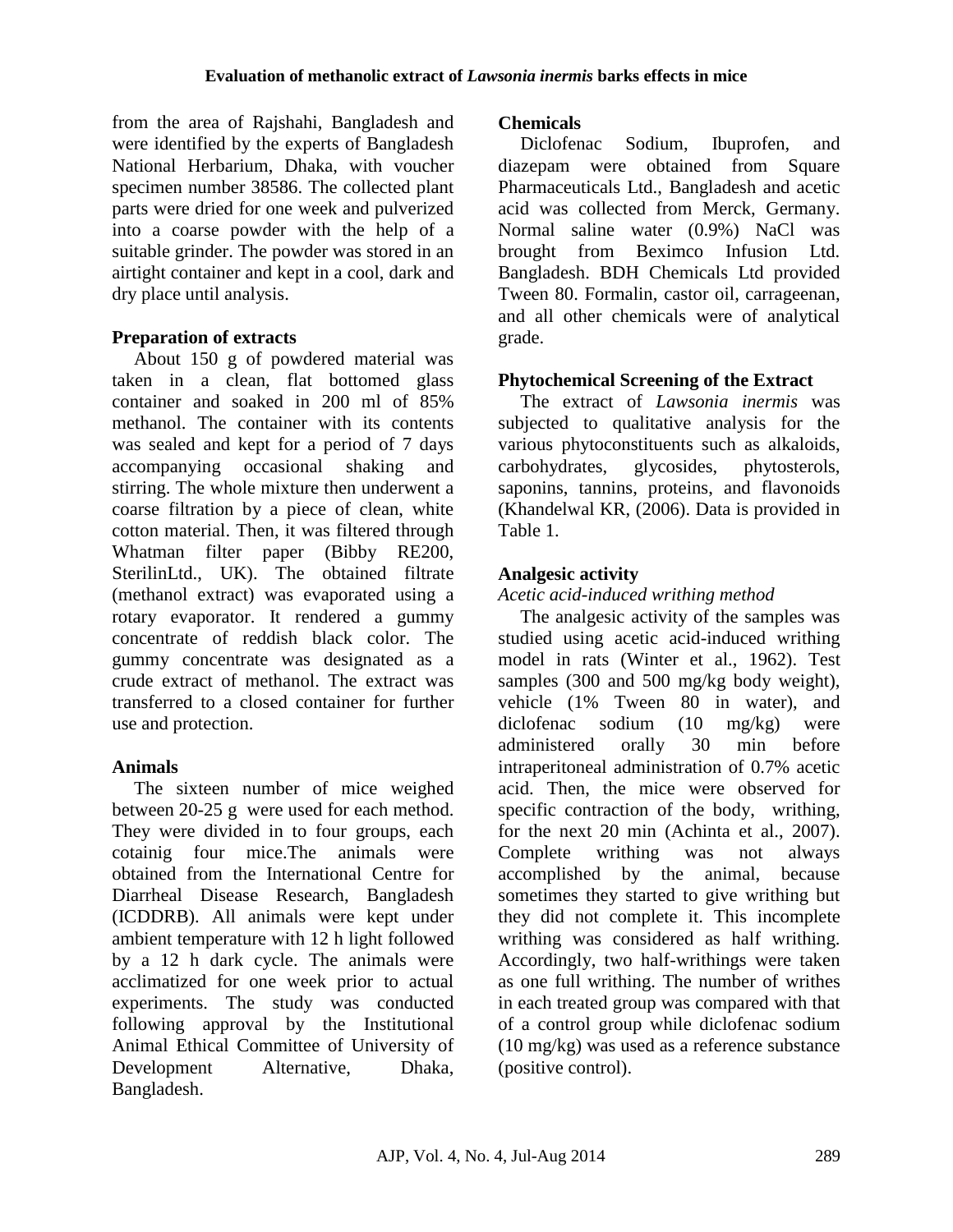The percent inhibition (% analgesic activity) was calculated by  $%$  inhibition =  $\{(A-B)/A\} X 100$ 

Where,  $A = Average$  number of writhings of the control group and B= Average number of writhings of the test group.

# *Formalin test*

The antinociceptive activity of the drugs was determined using the formalin test described by [\(Achinta](http://informahealthcare.com/action/doSearch?action=runSearch&type=advanced&result=true&prevSearch=%2Bauthorsfield%3A%28Saha%2C+Achinta%29) et al., 2007). The control group received 5% formalin. Twenty μl of 5% formalin was injected into the dorsal surface of the right hind paw 60 min after administration of methanolic extracts of *Lawsonia inermis* barks (300 and 500 mg/kg, p.o.) and diclofenac sodium (10 mg/kg, p.o.). The mice were observed for 30 min after the injection of formalin and the amount of time spent licking the injected hind paw was recorded. The first 5 min post formalin injection was referred to as the early phase and the period between 15 and 30 min as late phase. The total time spent licking or biting the injured paw (pain behavior) was measured with a stop watch.

# **Anti-inflammatory activity**

### *Carrageenan-induced paw edema method*

The mice were divided into five groups each containing four mice. Acute inflammation was induced by injecting 0.1 ml of (1%) carrageenan into the plantar surface of the rat hind paw [\(Achinta e](http://informahealthcare.com/action/doSearch?action=runSearch&type=advanced&result=true&prevSearch=%2Bauthorsfield%3A%28Saha%2C+Achinta%29)t al., 2007). The MEBLI (300 and 500 mg/kg), normal saline (1 ml/kg), and ibuprofen at a dose of (10 mg/kg/i.p.) as referral agent were administered 30 min before carrageenan injection. The paw volume was measured at 1, 2 , 3 , and 4 h using a vernier caliper to determine the diameter of edema. The difference between the readings at time 1 h and different time interval was taken as the thickness of edema.

# **CNS depressant activity**

## *Hole cross test*

The method was carried out as described by (Sharma, 2010). A steel partition was fixed in the middle of a cage having a size of  $30\times20\times14$  cm<sup>3</sup>. A hole of 3 cm diameter was made at a height of 7.5 cm in the center of the cage.

Sixteen animals were divided into four groups with four mice in each grou. Group I animals received vehicle (1% Tween 80 in water, 10 ml/kg, p.o.), animals of Group II received diazepam at 1 mg/kg body weight (p.o.) while Group III and Group IV were treated with 300 and 500 mg/kg body weight (p.o.) of the MEBLI. The number of passages of mice through the hole from one chamber to another was counted for a period of 3 min on 0, 30, 60, 90, and 120 min after oral administration of test drugs.

# *Open field test*

The animals were treated as discussed above. The experiment was carried out according to the methods described by (Takagi, 1971). The floor of an open field of half square meter was divided into a series of squares each alternatively colored black and white. The apparatus had 40 cm height a wall. The number of squares visited by the animals was counted for 3 min, for 0, 30, 60, 90, and 120 min after oral administration of test drugs.

# **Result**

# **Phytochemical screening of methanolic extracts of** *Lawsonia inermis* **Linn**

The result of the effect of *L. inermis* against acetic acid-induced writhing in mice is shown in Table 2. The *L. inermis* (300 and 500 mg/kg) dose dependently reduced acetic acid-induced abdominal constrictions and stretching. The reduction was significant  $(p<0.05)$  when compared with control. The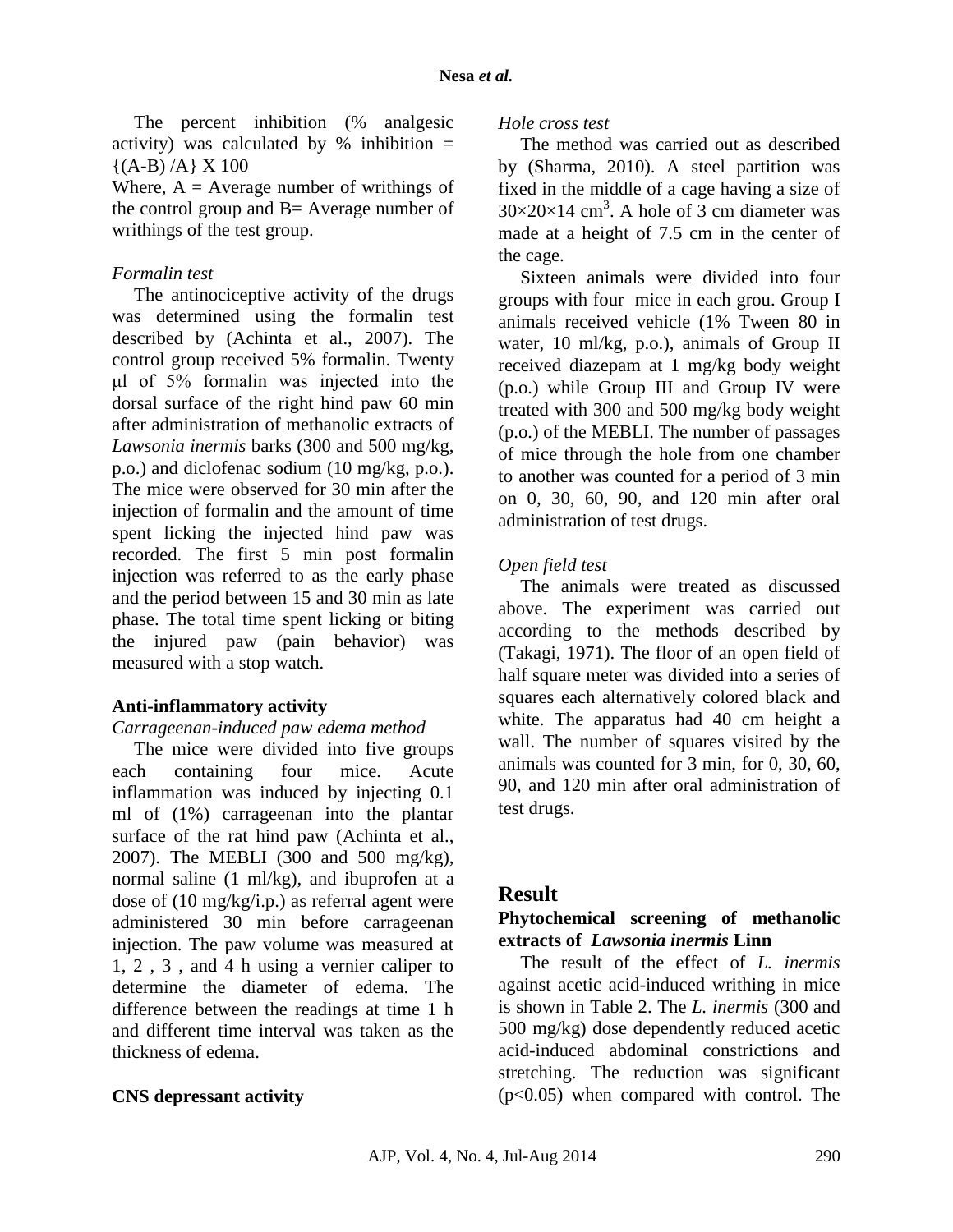effect of the extract was comparable to that of the standard drug, diclofenac sodium (10 mg/kg).

## **Formalin induced hind paw licking in mice**

The result of the effect of the *L. inermis*  against formalin-induced hind paw licking in mice is shown in [Table 3.](http://pharmacologia.co.uk/abstract.php?doi=pharmacologia.2011.172.177#t2) The *L. inermis* (300 and 500 mg/kg) pretreated animals showed a significant  $(p<0.05)$  dose-related reduction of the hind paw licking caused by formalin when compared with control and *L. inermis* treated with the dose of 300 mg/kg showed better activity when compared with standard (diclofenac sodium 10 mg/kg).

#### **Carrageenan induced paw edema in mice**

The result of the effect of *L. inermis* on carrageenan-induced edema is shown in Table 4. The *L. inermis* exerted a significant  $(p<0.05)$  anti-inflammatory effect at the dose of 300 and 500 mg/kg and was comparable to that of the control group. The percentage inhibition activity of *L. inermis* (300 and 500 mg/kg) and standard (Ibuprofen) 10 mg/kg were found to be 54.97%, 62.25%, and 74.17%, respectively.

### **CNS depressant activity**

#### *Hole-cross test*

Results of the hole-cross test of *L. inermis* is given in Table 5. They were statistically

significant for all dose levels at 30, 60, and 90 min and followed a dose-dependent response. The depressing effect was most intense at dose 500 mg/kg.

### *Open-field test*

Results of the open-field test of *L. inermis*  is given Table 6. The *L. inermis* extract exhibited a decrease in the movements of the test animals at all dose levels. The results were statistically significant for all doses at 90 min and followed a dose-dependent response.

Table 2. Effects of the methanolic extract the bark of *Lawsonia inermis* on acetic acid-induced writhing in mice

| Groups           | Dose<br>(mg/kg) | No. of writhing        | $%$ inhibition |
|------------------|-----------------|------------------------|----------------|
| <b>Group I</b>   | Vehicle         | $30.5(\pm 1.136)$      |                |
| <b>Group II</b>  | 10              | $7.75(\pm 1.306)^*$    | 74.59          |
| <b>Group III</b> | 300             | $8.75 \ (\pm 1.489)^*$ | 71.31          |
| <b>Group IV</b>  | 500             | $5.25(\pm 1.581)^*$    | 82.79          |

Values are mean $\pm$ SEM, (n = 4); \*p<0.05 as compared with vehicle control (one way ANOVA followed by Dunnet's test). Group I animals received vehicle (1% Tween 80 in water), Group II (Standard) received diclofenac sodium 10 mg/kg body weight, Group III and IV were treated with 300 and 500 mg/kg body weight (p.o.) of the methanolic extract of *Lawsonia inermis* barks, respectively.

Table 1. Phytochemical screening of methanolic extracts of the bark of *Lawsonia inermis*

| <b>Test</b>   | Glycoside | Phytosterol | Steroid | <b>Saponin</b>           | <b>Tannins</b> | <b>Flavonoid</b> |
|---------------|-----------|-------------|---------|--------------------------|----------------|------------------|
| <b>Result</b> |           |             | -       | $\overline{\phantom{0}}$ |                |                  |

Here,  $(+)$ ve = presence,  $(-)$ ve = absence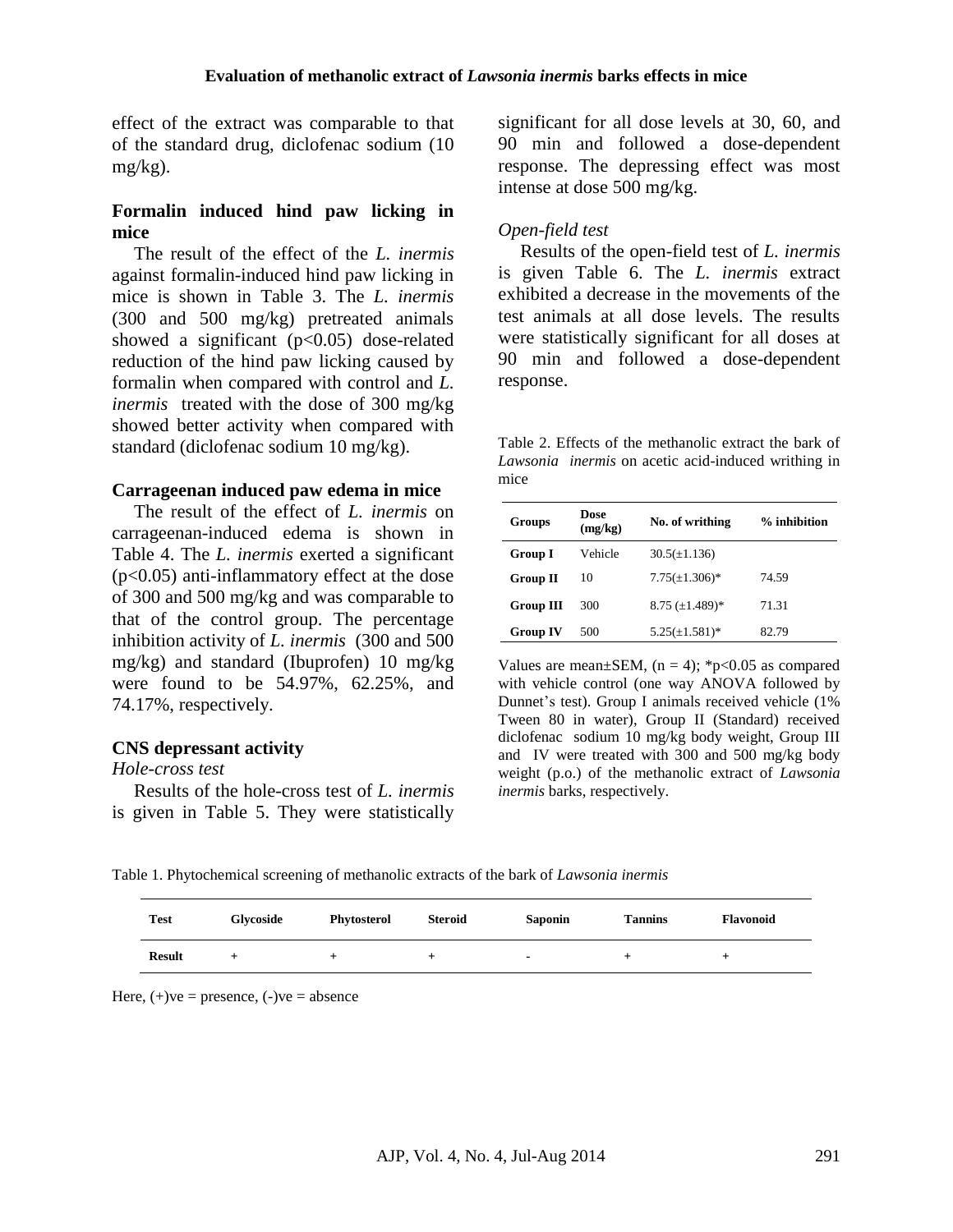| Groups    | <b>Dose</b><br>(mg/kg) | Early phase (Sec) | % protection | Late phase (Sec) | % protection |
|-----------|------------------------|-------------------|--------------|------------------|--------------|
| Group-I   | Vehicle                | $36.5 + 1.76$     | ۰            | $45.25 + 1.69$   | ۰            |
| Group-II  | 10                     | $12.25 + 1.31*$   | 66.43        | $13.25 + 1.22*$  | 70.72        |
| Group-III | 300                    | $16.25 + 1.31*$   | 55.47        | $4.00 + 1.22*$   | 91.16        |
| Group-IV  | 500                    | $15.25 + 1.97*$   | 58.22        | $2.25+1.62*$     | 95.03        |

Table 2. Effects of the methanolic extract of the bark of *Lawsonia inermis* on hindpaw licking in the formalin test in mice

Values are mean $\pm$ SEM, (n = 4); \*p<0.05 as compared with vehicle control (one way ANOVA followed by Dunnet's test). Group I animals received vehicle (1% Tween 80 in water), Group II (Standard) received diclofenac sodium 10 mg/kg body weight, Group III and IV were treated with 300 and 500 mg/kg body weight (p.o.) of the methanolic extract of *Lawsonia inermis* barks, respectively.

Table 4. Effect of methanolic extract of the *Lawsonia inermis* barks on carrageenan-induced paw edema in mice

| Group          | Dose                | <b>Oedema</b><br>$diameter(mm)$ 1h | 2 <sub>h</sub>  | 3h            | 4h             | <b>Inhibition</b><br>$(\frac{6}{6})$ 1h | 2 <sub>h</sub> | 3h    | 4h    |
|----------------|---------------------|------------------------------------|-----------------|---------------|----------------|-----------------------------------------|----------------|-------|-------|
| <b>Control</b> | Vehicle             | $4.6 + 0.907$                      | $4.35+0.71$     | $4.25 + 0.56$ | $3.78 + 0.44$  |                                         |                |       |       |
| Ibuprofen      | $10 \text{ mg/kg}$  | $2.48 \pm 0.454*$                  | $1.9 + 0.46*$   | $1.4 + 0.38*$ | $0.98 + 0.31*$ | 47.06                                   | 56.32          | 67.06 | 74.17 |
| <b>MELI</b>    | $100 \text{ mg/kg}$ | $4.28 \pm 0.486*$                  | $2.45+0.56*$    | $2.2+0.44*$   | $1.7+0.6*$     | 8.566                                   | 43.68          | 48.24 | 54.97 |
| <b>MELI</b>    | $200 \text{ mg/kg}$ | $3.88 \pm 0.816*$                  | $2.5 \pm 0.82*$ | $2.3 + 0.77*$ | $1.43 + 0.72*$ | 17.11                                   | 42.52          | 45.29 | 62.25 |

Probability values (calculated as compared with control using one way ANOVA followed by Dunnet's test): \* p<0.05. All values are mean of individual data obtained from four mice  $(n=4)$ ,  $\pm$  indicates standard error mean, Group III and IV were treated with 300 and 500 mg/kg body weight (p.o.) of the methanolic extract of *Lawsonia inermis* barks, respectively.

|  | Table 5. Effect of methanolic extract of the <i>Lawsonia inermis</i> barks on hole cross test in mice |  |  |  |  |
|--|-------------------------------------------------------------------------------------------------------|--|--|--|--|
|  |                                                                                                       |  |  |  |  |

| Group     | <b>Dose</b>          | <b>Number of Movements</b> |                  |                  |                  |                   |  |  |
|-----------|----------------------|----------------------------|------------------|------------------|------------------|-------------------|--|--|
|           |                      | $0 \text{ min}$            | $30 \text{ min}$ | $60 \text{ min}$ | 90 min           | $120 \text{ min}$ |  |  |
| Group-I   | $10 \text{ ml/kg}$ , | $12 + 1.716$               | $16.75 + 1.717$  | $17.75 + 1.307$  | $17.75 + 1.307$  | $19.25 \pm 1.489$ |  |  |
| Group-II  | $1 \text{ mg/kg}$ ,  | $15.75 \pm 1.307$          | $5.0+1.107*$     | $3.5 \pm 1.136*$ | $2.75+0.978*$    | $2.00 \pm 0.904$  |  |  |
| Group-III | $300 \text{ mg/kg}$  | $4.5 + 1.443*$             | $3.0 \pm 1.495*$ | $2.25 + 1.622$ * | $1.25 + 1.376*$  | ۰                 |  |  |
| Group-IV  | $500 \text{ mg/kg}$  | $3.00 + 1.351*$            | $2.0 \pm 1.0^*$  | $1.5 \pm 1.136*$ | $0.5 \pm 0.760*$ | ۰                 |  |  |

Values are mean $\pm$ SEM, (n = 4), \* p<0.05, Dunnet's test as compared with vehicle control. Group I animals received vehicle (1% Tween 80 in water), Group II received diazepam 1 mg/kg body weight, Group III and Group IV were treated with 300 and 500 mg/kg body weight (p.o.) of the methanolic extract of *Lawsonia inermis* barks, respectively.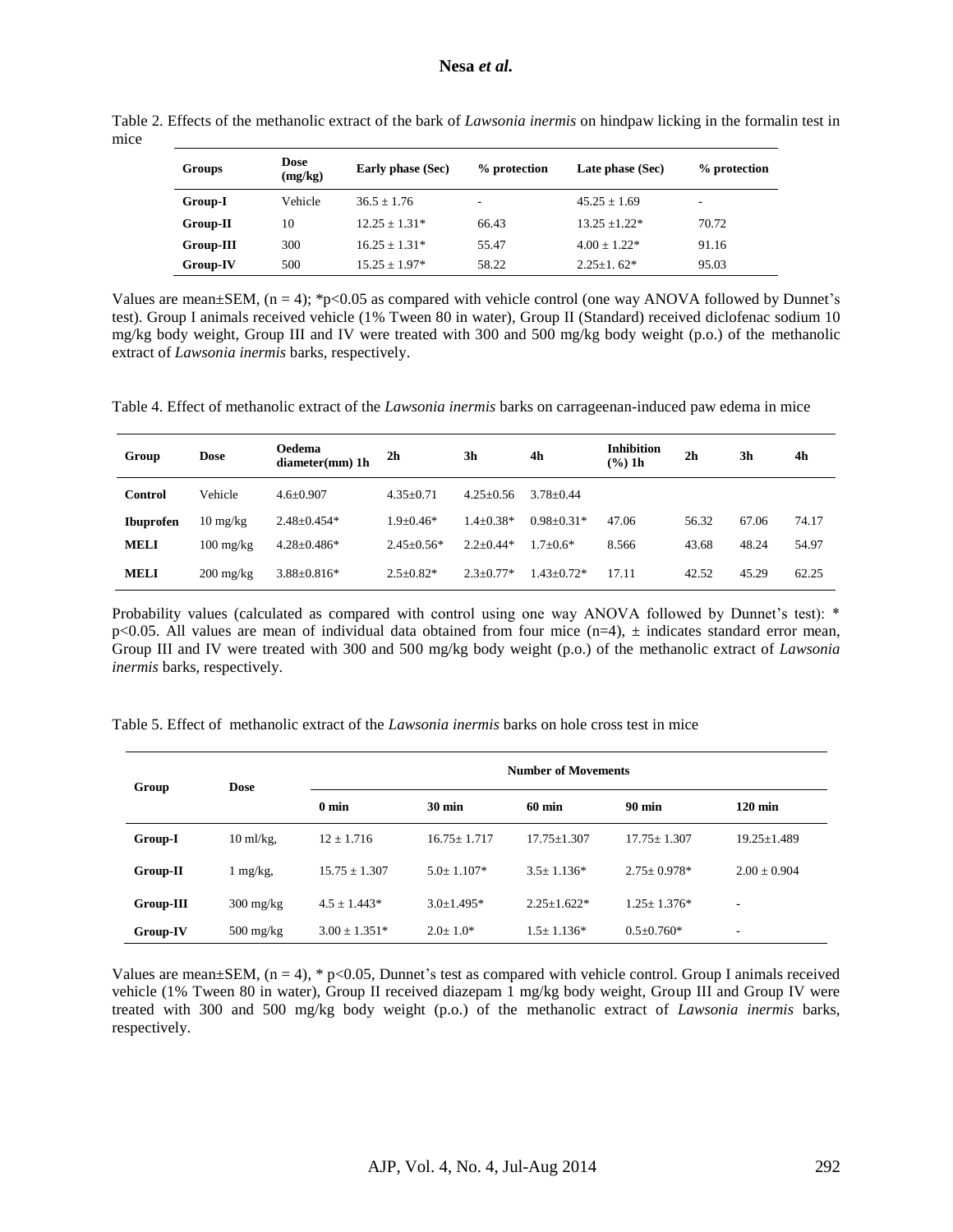| Group       | <b>Dose</b>           |                   | <b>Number of Movements</b> |                    |                  |                    |  |  |  |
|-------------|-----------------------|-------------------|----------------------------|--------------------|------------------|--------------------|--|--|--|
|             |                       | 0 <sub>min</sub>  | $30 \text{ min}$           | $60 \text{ min}$   | $90 \text{ min}$ | $120 \text{ min}$  |  |  |  |
| Group-I     | $10 \text{ m}$ /kg    | $119 + 1.469$     | $115 \pm 1.77$             | $108.75 + 2.234$   | $98.25 + 2.305$  | $106.25 \pm 1.942$ |  |  |  |
| Group-II    | mg/kg                 | $107.25 + 2.510$  | $72 + 2.450*$              | $49.5 + 1.908*$    | $21.25 + 1.608*$ | $11.5 + 1.641$     |  |  |  |
| $Group-III$ | $300 \text{ mg/kg}$ , | $237.5 + 5.00*$   | $108.5 + 4.533$            | $69.75 \pm 5.019*$ | $30+4.272*$      | ۰                  |  |  |  |
| Group-IV    | $500$ mg/kg,          | $160.5 \pm 8.612$ | $94.75 \pm 5.659$          | $88.75 \pm 5.475$  | $49+6.026*$      | ۰.                 |  |  |  |

Table 6. Effect of methanolic extract of the bark of *Lawsonia inermis* on Open Field test in mice

Values are mean $\pm$ SEM, (n = 4), \* p<0.05, Dunnet's test as compared with vehicle control. Group I animals received vehicle (1% Tween 80 in water), Group II received diazepam 1 mg/kg body weight, Group III and Group IV were treated with 300 and 500 mg/kg body weight (p.o.) of the methanolic extract of *Lawsonia inermis* barks, respectively.

# **Discussion**

The extensive survey of literature revealed that *L. inermis* is highly regarded as a universal panacea in the herbal medicine with diverse pharmacological activity spectrum. A drug development program should be undertaken to develop modern drugs with the compounds isolated from henna (Gagandeep et al., 2010). Acetic acidinduces pain by enhancing levels of  $PGE<sub>2</sub>$ and  $PGF_{2\alpha}$  (Deraedt et al., 1980) at the receptors of the peritoneal cavity (Bently et al., 1983; Lee and Choi, 2008), which means that the acetic acid acts indirectly by increasing the release of endogenous mediators leading to stimulation of the nociceptive neurons which are sensitive to most of the non-steroidal anti-inflammatory drugs.

Two different doses (300 and 500 mg/kg b.w.) of crude extract of bark of *L. inermis* showed significant (71.31% and 82.79%) analgesic action while higher doses (500 mg/kg) were found to exhibit more analgesic activity against acetic acid-induced pain in mice compared with the reference drug diclofenac sodium. This result suggests the involvement of peripheral mechanisms of analgesia.

The formalin test is another important model of analgesic which is better related to clinical pain [\(Tjolsen e](http://www.ncbi.nlm.nih.gov/pubmed?term=Tj%C3%B8lsen%20A%5BAuthor%5D&cauthor=true&cauthor_uid=1454405)t al., 1992; Ghanadi et al., 2005). This method elucidates central and peripheral activities. Formalin-induced nociception is biphasic in which first phase involves direct stimulation of sensory nerve fibers representing neuropathic pain and second phase involves inflammatory pain mediated by prostaglandin, serotonin, histamine, bradikinin, and cytokines such as IL-1β, IL-6, TNF-α, eicosanoids, and NO (Murrey et al., 1988; Watkins et al., 1997; Chichorro et al., 2004; Hunskar and Hole 1987; Moore et al., 1991; Santodomingo-Garzon et al., 2006). *L. inermis* showed inhibition at the second phase of formalininduced nociception in mice and this inhibition was higher than the standard diclofenac sodium. The *L. inermis* was found to exhibit analgesic effect by reducing hypernociception induced by bradykinin and cytokines (TNF-α, IL-1β) and the release of IL-1 $\beta$  and PGE<sub>2</sub> in paw skin induced by polysaccharide (Gupta et al., 1971). Besides, the extract at the dose of (300 and 500 mg/kg) caused higher percent of protection (91.16% and 95.03%, respectively) against licking and biting induced mice than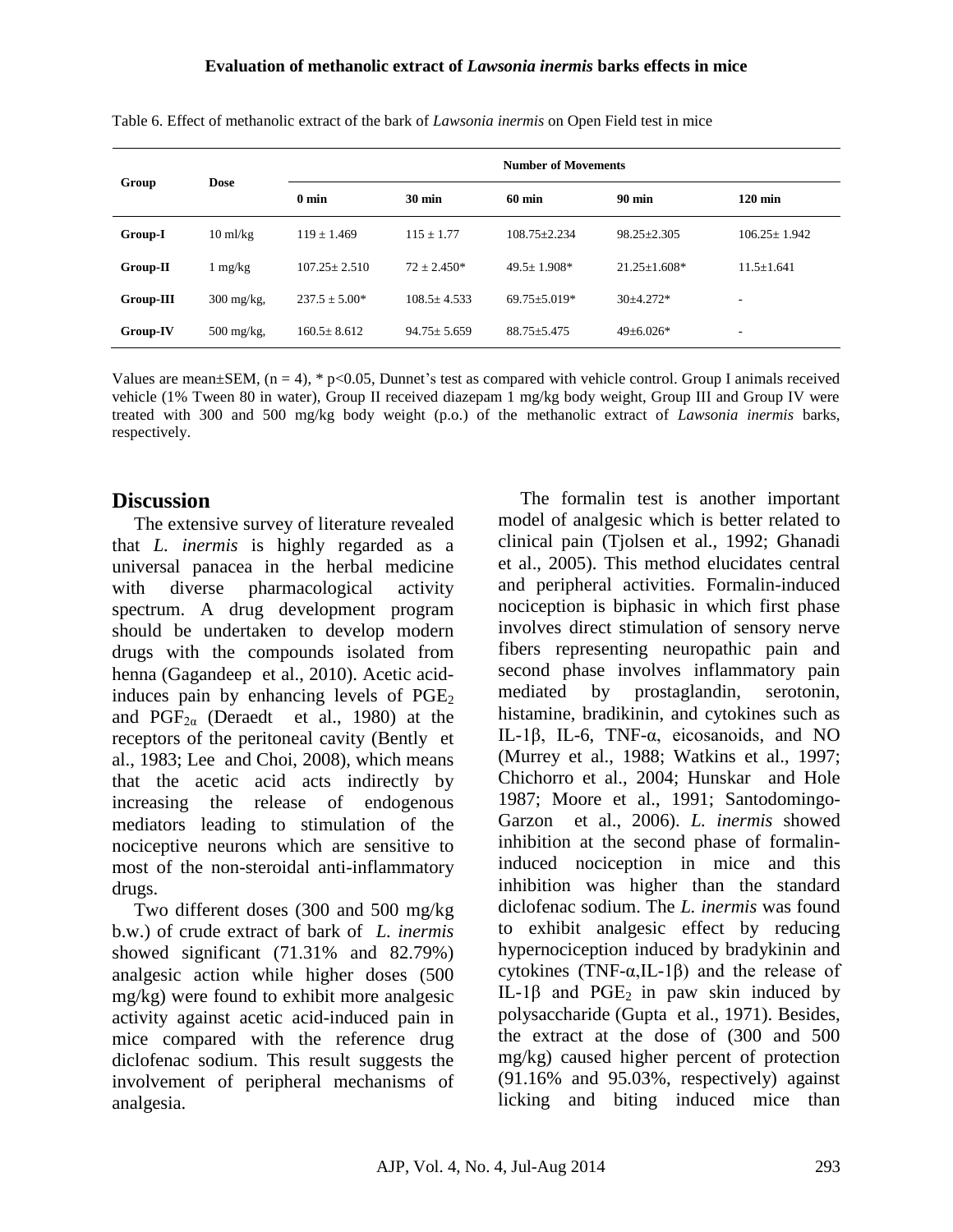standard, diclophenac sodium (70.72%) and in this test, the inhibition over licking response of the MEBLI at the late phase demonstrate signifying analgesic effect of the extract on the formalin test.

Carageenan–induced paw edema has been commonly used as an experimental animal model for acute inflammation and is believed to be biphasic in which the early phase (1-2) of the carageenan model is mainly mediated by histamine, serotonin, and increased synthesis of prostaglandins in the damaged tissue surroundings and the late phase is sustained by prostaglandin release and mediated by bradykinin, leukotrienenes, polymorphonuclear cells, and prostaglandins produced by tissue macrophase (Gupta et al., 2006; Gupta et al.,1993).

Isoplumbagin and lawsaritol isolated from stem bark and root of *L. inermis* L. showed anti-inflammatory activity against carrageenan-induced paw oedema in mice. The compounds phenylbutazone, isoplumbagin, and lawsaritol isolated from *L. inermis* at the oral dose of 100 mg/kg exhibited 61, 60, and 40 percent inhibition in comparison with controls (Gupta et al., 1993). Besides, in our study, the crude methanol extract (300 and 500 mg/kg) of *L. inermis* exhibited significant and sustained inhibition (54.97% and 65.56%) of paw edema at the 4<sup>th</sup> hour while the standard indomethacin reported 74.17% inhibition. The possible mechanism of the observed anti-inflammatory activity might be its ability to reduce the release of histamine, serotonin or kinin-like substances or biosynthesis of prostaglandins which is consistent with the test of analgesic activity.

Locomotor activity considered as an increase in alertness and decrease in locomotor activity indicated sedative effect (Kolawole et al., 2007). The current study examined some neuropharmacological activities of methanolic extract of *L. inermis*. The plant extract possessed central nervous

system depressant activity as indicated by the decrease in exploratory behavior in mice. Moreover, the study of locomotor activity, as measured by hole cross and open field tests, showed that extracts of the *L. inermis* barks (300 mg/kg and 500 mg/kg) decreased the frequency and the amplitude of movements. Since, locomotor activity is a measure of the level of excitability of the CNS (Mansur et al., 1980), this decrease in spontaneous motor activity could be attributed to the sedative effect of the plant extracts (Rakotonirina et al., 2001; Ozturk et al., 1996).

The locomotor activity lowering effect was evident in the  $2<sup>nd</sup>$  observation (30 min) and continued up to a  $4<sup>th</sup>$  observation period (90 min). Maximum depression of locomotor activity was observed from the  $3<sup>rd</sup>$  (60 min) to  $4<sup>th</sup>$  (60 min) observation period. Gammaamino-butyric acid (GABA) is the major inhibitory neurotransmitter in the central nervous system. Different anxiolytic, muscle relaxant and sedative-hypnotic drugs elucidate their action through GABA, therefore it is possible that extracts of *L. inermis* may act by potentiating GABAergic inhibition in the CNS via membrane hyperpolarization which leads to a decrease in the firing rate of cortical neurons in the brain or may be due to direct activation of GABA receptor by the extracts (Bhattacharya et al., 1997).

Many researchers suggest that plants containing flavonoids, saponins, and tannins are useful in many CNS disorders (Verma et al., 2010). Earlier investigations on phytoconstituents and plants suggest that many flavonoids and neuroactive steroids were found to be ligands for the GABA receptors in the central nervous system which led to assuming that they can act as benzodiazepine-like molecules (Ghanshyam et al., 2013). Therefore, these phytoconstituents may be responsible for *Lawsonia inermis* CNS depressant activity. In conclusion, the bark extract *Lawsonia*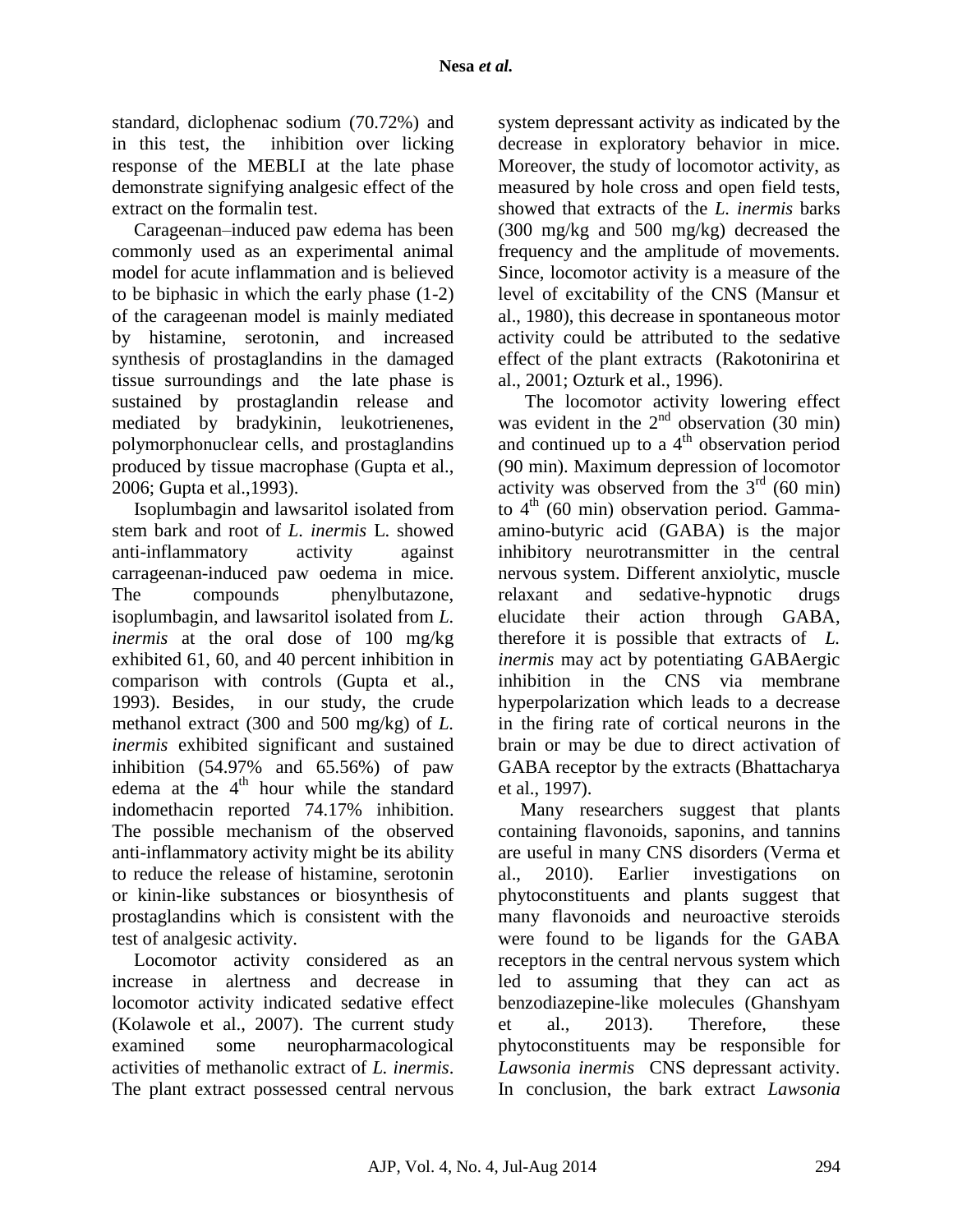*inermis* possesses remarkable antinociceptive, anti-inflammatory, and CNS depressant activities. The present work was a preliminary effort which requires further detailed investigation including characterization of active compounds and preformulation studies for development of a potential dosage form.

### **Acknowledgement**

Authors thank Mst. Shirajum Munira, Shabnam Mollika, Dr. Monirul Islam, Habibullah choin, Dr. Md. Aktaruzzaman Chowdhury, and Mst. Nazmun Naher for their kind co-operation in these research work.

# **Conflict of interest**

There is not any conflict of interest in this study.

# **References**

- [Achinta S,](http://informahealthcare.com/action/doSearch?action=runSearch&type=advanced&result=true&prevSearch=%2Bauthorsfield%3A%28Saha%2C+Achinta%29) [Masud](http://informahealthcare.com/action/doSearch?action=runSearch&type=advanced&result=true&prevSearch=%2Bauthorsfield%3A%28Masud%2C+Mohammad+A.%29) MA, [Sitesh BC](http://informahealthcare.com/action/doSearch?action=runSearch&type=advanced&result=true&prevSearch=%2Bauthorsfield%3A%28Bachar%2C+Sitesh+C.%29), [Joydeb KK](http://informahealthcare.com/action/doSearch?action=runSearch&type=advanced&result=true&prevSearch=%2Bauthorsfield%3A%28Kundu%2C+Joydeb+K.%29), [Bidyut DK](http://informahealthcare.com/action/doSearch?action=runSearch&type=advanced&result=true&prevSearch=%2Bauthorsfield%3A%28Datta%2C+Bidyut+K.%29), [Lutfun N,](http://informahealthcare.com/action/doSearch?action=runSearch&type=advanced&result=true&prevSearch=%2Bauthorsfield%3A%28Nahar%2C+Lutfun%29) [Satyajit SD](http://informahealthcare.com/action/doSearch?action=runSearch&type=advanced&result=true&prevSearch=%2Bauthorsfield%3A%28Sarker%2C+Satyajit+D.%29). 2007. The Analgesic and Anti-Inflammatory Activities of the Extracts of *Phyllanthusreticulatus* in Mice Model. [Pharm Biol,](http://informahealthcare.com/loi/phb) 45: 355-359.
- Bandyopadhyay U, Biswas K, Chattopadhyay I, Banerjee RK. 2002. Biological activities and medicinal properties of neem (*Azadirachta indica*). Currnt Sci, 82: 1336-1345.
- Bently GA, Newton SH, Star J. 1983. Studies on the antinociceptive action of alpha agonist drugs and their interaction with opioid mechanisms. Br J Pharmacol, 79: 125-134.
- Berenji F, Rakhshandeh H, Ebrahimipour H. 2010. In vitro study of the effects of henna extracts (*Lawsonia inermis*) on Malassezia species. J J Microbiol, 3: 125-128.
- Bhattacharya SK, Satyan KS. 1997. Experimental methods for evaluation of psychotropic agentsinrodents: I--Anti-anxiety agents. Indian J Exp Biol, 35:565-575.
- Chichorro JG, Lorenzetti BB, Zampronio AR. 2004. Involvement of bradykinin, cytokines, sympathetics amines and prostaglandins in

formalin induced orofacial nociception in rats. Br J pharmacol, 141: 84-117.

- Cragg GM, Newman DJ, Sander KM. 1997. Natural products in drug discovery and development. J Nat Prod, 60: 52-60.
- Deraedt R, Jougney S, Delevalcee F, Falhout M. 1980. Release of prostaglandin E and F in an algogenic reaction and its inhibition. Eur J Pharmacol, 61: 17-24.
- Dev S. 2006. A selection of prime ayurvedic plant drugs. Ancient- modern concordance. A Publishers, pp. 276-279, Delhi, India.
- Devendra K, Bhardwai, Tiravenkata R, Seshadri, Singh R. 1977. Xanthones from *Lawsonia inermis.* Phytochem*,* 16: 1616-1617.
- Dinesh PB, Subhasree RS. 2009. Antimicrobial Activities of *Lawsonia inermis* - A Review. Academic J Plant Sci, 2: 231-232.
- Gagandeep C, Sandeep G, Priyanka P. 2010. *Lawsonia inermis* Linnaeus: A Phytopharmacological Review. Int J Pharm Sci Drug Res, 2: 91-98
- Ghanadi A, Hajhasemi V, Jafarabadi H, 2005. An investigation of analgesic and antiinflammatory effects of *Nigella sativa* seed polyphenols. J of med food, 8: 488-493.
- Ghanshyam Y, Vipin KG, Nishi T, Pragati K. 2013. Locomotor Activity of Methanolic Extract of *Saraca indica* Bark. A in Biol Re, 7:01-03.
- Goyal BR, Goyal RK, Mehta AA. 2008. Phyto-Pharmacognosy of Archyranthes aspera: A Review. Pharmacog Re, 1: 1.
- Gupta BD, Dandiya PC, Gupta ML. 1971. A psychopharmacological analysis of behavior in rat. Jpn J Pharmacol, 21: 293.
- Gupta M, Mazumder UK, Gomathi P, Thamil SV. 2006. Antiinflammatory evaluation of leaves of Plumer acuminate. BMC complement altern Med, 6: 36.
- Gupta S, Ali M, Pillai KK, Alam MS. 1993. Evaluation of anti-inflammatory activity of some constituents of *Lawsonia inermis*. Fitoterapia, 64: 365-366.
- Hasan I, Nasir UM, Forhad MK, Humayera KH, Moklesur RS. 2013. Alpha Amylase Enzyme Inhibitory and Anti-inflammatory Effect of *Lawsonia inermis*. Pak J of Biol Sci, 16: 1796-1800.